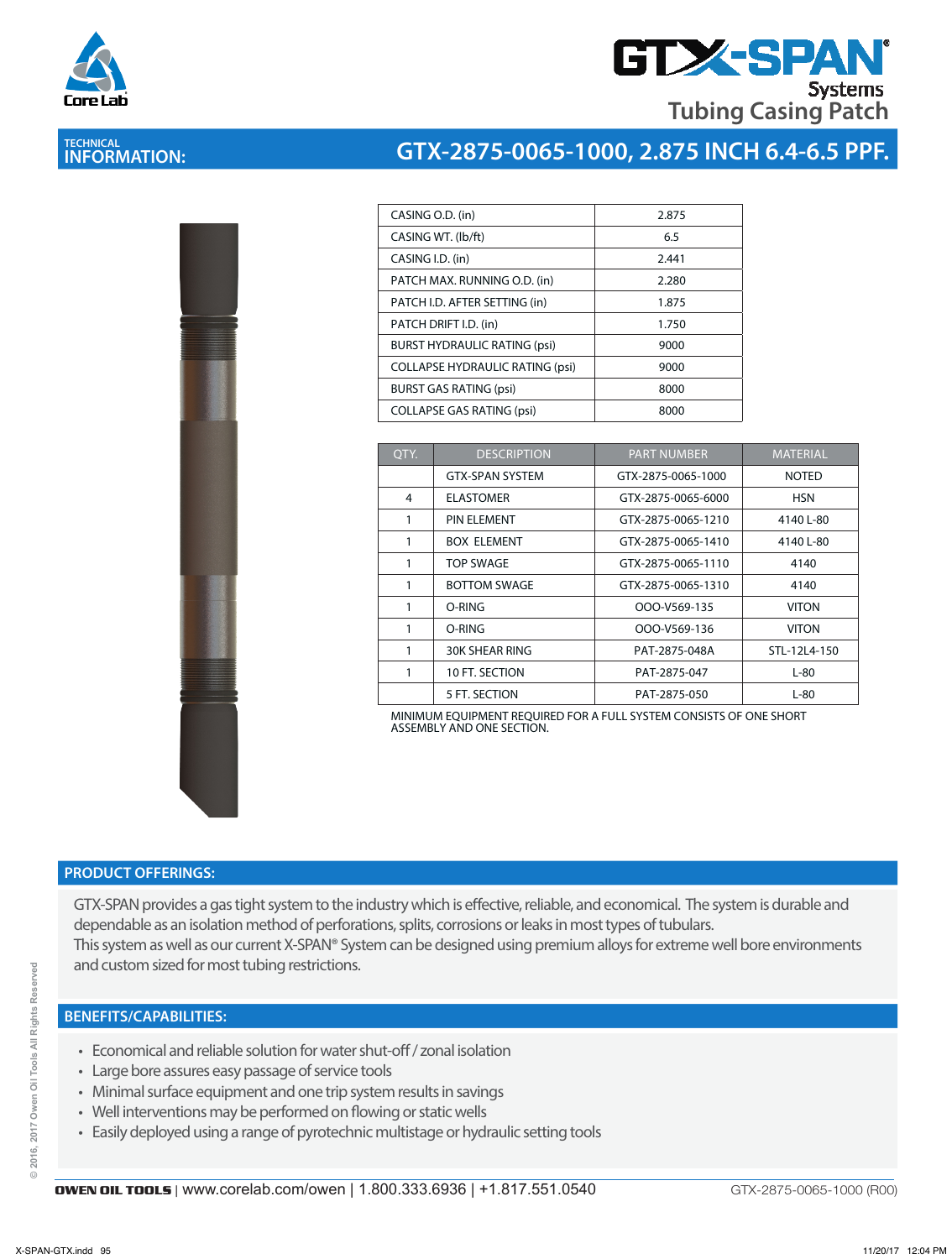

# **GTX-SPAN Tubing Casing Patch**

## **TECHNICAL INFORMATION:**

# **GTX-2875-0065-1000, 2.875 INCH 6.4-6.5 PPF.**

|        |                                       | Ø2.270              |  |
|--------|---------------------------------------|---------------------|--|
| 4.57   |                                       |                     |  |
|        |                                       |                     |  |
|        |                                       |                     |  |
|        |                                       | $\varphi$ 1.875     |  |
|        | COMMANDAN<br><b>MANWAWAWA COLL</b>    |                     |  |
|        |                                       |                     |  |
|        |                                       |                     |  |
|        |                                       |                     |  |
| 10.19  |                                       | Ø 1.875             |  |
|        |                                       |                     |  |
|        |                                       |                     |  |
|        |                                       |                     |  |
|        |                                       | 02.280              |  |
|        |                                       |                     |  |
|        |                                       |                     |  |
|        |                                       |                     |  |
|        | Ï                                     | $\varnothing$ 1.875 |  |
|        |                                       |                     |  |
| 120.00 |                                       |                     |  |
|        |                                       |                     |  |
|        |                                       |                     |  |
|        |                                       | $\emptyset$ 2.250   |  |
|        |                                       |                     |  |
|        |                                       |                     |  |
|        |                                       |                     |  |
|        |                                       | $\varphi$ 1.875     |  |
|        |                                       |                     |  |
| 9.00   |                                       |                     |  |
|        |                                       |                     |  |
|        |                                       |                     |  |
|        | $\mathbf{I}$                          | Ø2.280              |  |
|        | Communication<br><b>CONVINIVATION</b> |                     |  |
|        |                                       |                     |  |
|        |                                       |                     |  |
|        |                                       | $\varnothing$ 1.875 |  |
|        |                                       |                     |  |
| 6.20   |                                       |                     |  |

| 2.875 |
|-------|
| 6.5   |
| 2.441 |
| 2.280 |
| 1.875 |
| 1.750 |
| 9000  |
| 9000  |
| 8000  |
| 8000  |
|       |

| QTY.         | <b>DESCRIPTION</b>      | <b>PART NUMBER</b> | <b>MATERIAL</b>    |
|--------------|-------------------------|--------------------|--------------------|
| 4            | <b>ELASTOMER</b>        | GTX-2875-0065-6000 | <b>HSN</b>         |
| $\mathbf{1}$ | PIN ELEMENT             | GTX-2875-0065-1210 | 4140 L-80          |
| $\mathbf{1}$ | <b>BOX ELEMENT</b>      | GTX-2875-0065-1410 | 4140 L-80          |
| $\mathbf{1}$ | <b>TOP SWAGE</b>        | GTX-2875-0065-1110 | 4140               |
| $\mathbf{1}$ | <b>BOTTOM SWAGE</b>     | GTX-2875-0065-1310 | 4140               |
| $N+1$        | O-RING                  | OOO-V569-135       | <b>VITON</b>       |
| $N+1$        | O-RING                  | OOO-V569-136       | <b>VITON</b>       |
| $\mathbf{1}$ | <b>30K SHEAR RING</b>   | PAT-2875-048A      | STL-12L4-150       |
| N            | 10 FT. SECTION          | PAT-2875-047       | $L-80$             |
| $\mathbf{1}$ | <b>SLEEVE NUT</b>       | SET-2125-120       | 4130 / 4140 / 4142 |
| $\mathbf{1}$ | <b>SLEEVE LOCK NUT</b>  | SET-2125-121       | 4130 / 4140 / 4142 |
| $\mathbf{1}$ | SETTING SLEEVE          | SET-2125-122       | 4130 / 4140 / 4142 |
| $\mathbf{1}$ | <b>OUICK CHANGE ROD</b> | SET-2125-130       | 4340               |
| $\mathbf{1}$ | <b>OUICK CHANGE NUT</b> | SET-2125-131       | 4340               |
| $\mathbf{1}$ | TOP ADAPTER ROD         | SET-2125-132       | 4130 / 4140 / 4142 |
| $N+1$        | ROD TANDEM CONNECTOR    | SET-2125-133       | 4130 / 4140 / 4142 |
| N            | 10 FT. ROD              | SET-2125-134       | 4130 / 4140 / 4142 |
| <b>OPT</b>   | 5 FT. ROD               | SET-2125-135       | 4130 / 4140 / 4142 |
| 1            | <b>BOTTOM ROD</b>       | SET-2125-136       | 4130 / 4140 / 4142 |
| 1            | <b>COLLET</b>           | SET-2125-137       | 4130 / 4140 / 4142 |
| 1            | <b>COLLET SUPPORT</b>   | SET-2125-140       | 4130 / 4140 / 4142 |

MINIMUM EQUIPMENT REQUIRED FOR 10 FT. SYSTEM MINIMUM EQUIPMENT REQUIRED FOR 10 FT. SYSTEM

**OWEN OIL TOOLS** | www.corelab.com/owen | 1.800.333.6936 | +1.817.551.0540 GTX-2875-0065-1000 (R00)

 $02.270$ 

**© 2016 Owen Oil Tools All Rights Reserved**

© 2016 Owen Oil Tools All Rights Reserved